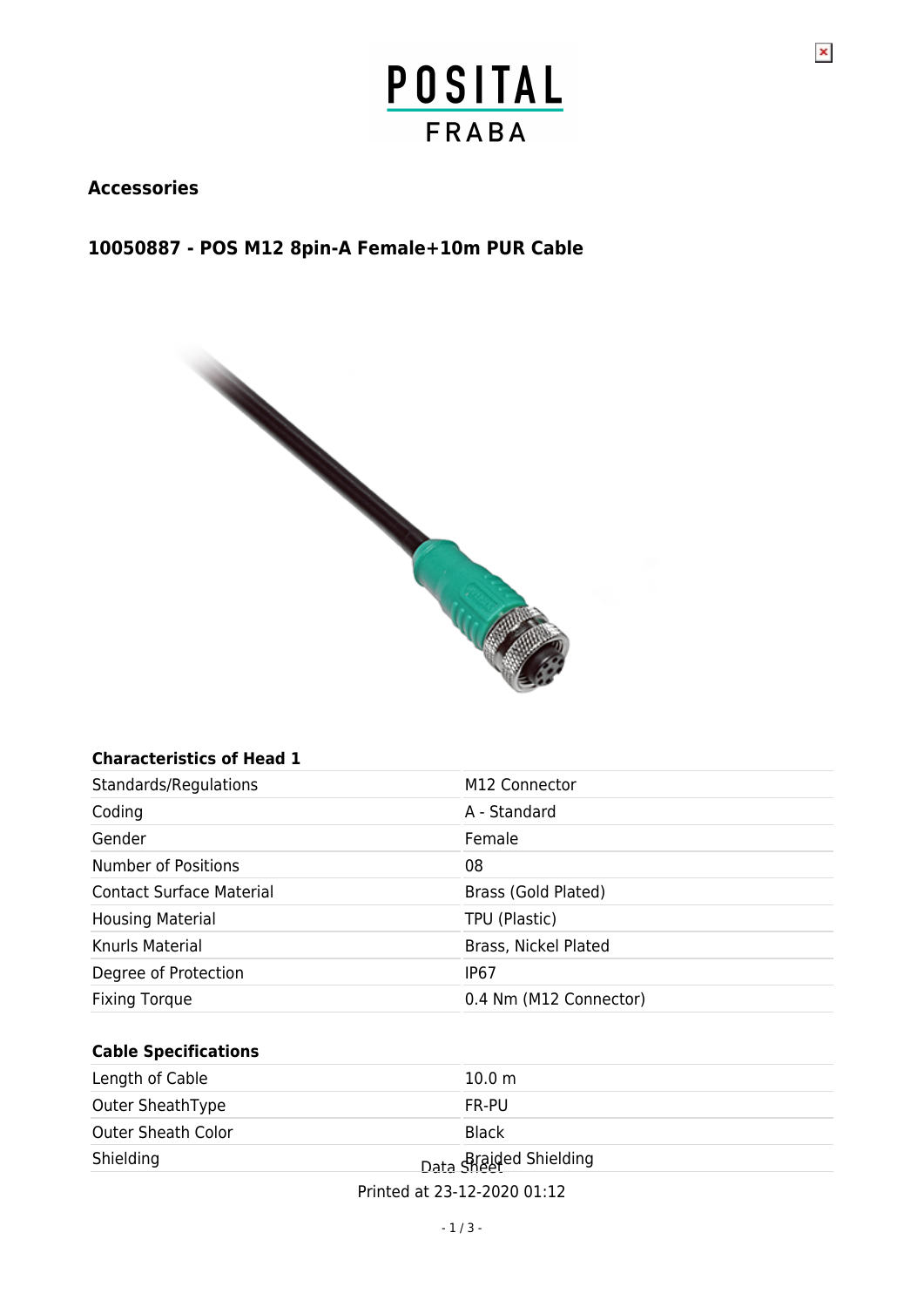# POSITAL **FRABA**

 $\pmb{\times}$ 

| <b>Material Conductor Insulation</b>                | PP                   |
|-----------------------------------------------------|----------------------|
| Conductor Cross Section (in sqmm)                   | $8 \times 0.25$      |
| Number of Leads                                     | 8 Leads              |
| <b>Twisted Pair</b>                                 | No.                  |
| AWG Signal Line                                     | AWG 24               |
| <b>External Cable Diameter</b>                      | 6 mm $\pm$ 0.15 mm   |
| <b>Smallest Bending Radius - Fixed Installation</b> | 30 mm                |
| Smallest Bending Radius - Movable Installation      | $60 \text{ mm}$      |
| UL Style                                            | <b>UL 20549</b>      |
| Insulation resistance $*$ (per km)                  | $\geq$ 10 MΩ*km      |
| Conductor Resistance * (per km)                     | ≤ 93.25 Ω/km         |
| Certificates                                        | UL Listed/ CE / RoHS |

#### **Characteristics of Head 2**

| Standards/Regulations | Cable Cut |
|-----------------------|-----------|
|                       |           |

#### **General Data**

| Ordering Code                | 10050887 - POS-CBL-M12S-F08A-100DB-084N-<br>000 |
|------------------------------|-------------------------------------------------|
| Weight                       | 300 a                                           |
| <b>Operating Temperature</b> | -25°C (-13°F) to 80°C (176°F)                   |

### **Pin Assignment**



**Contact Assignment**